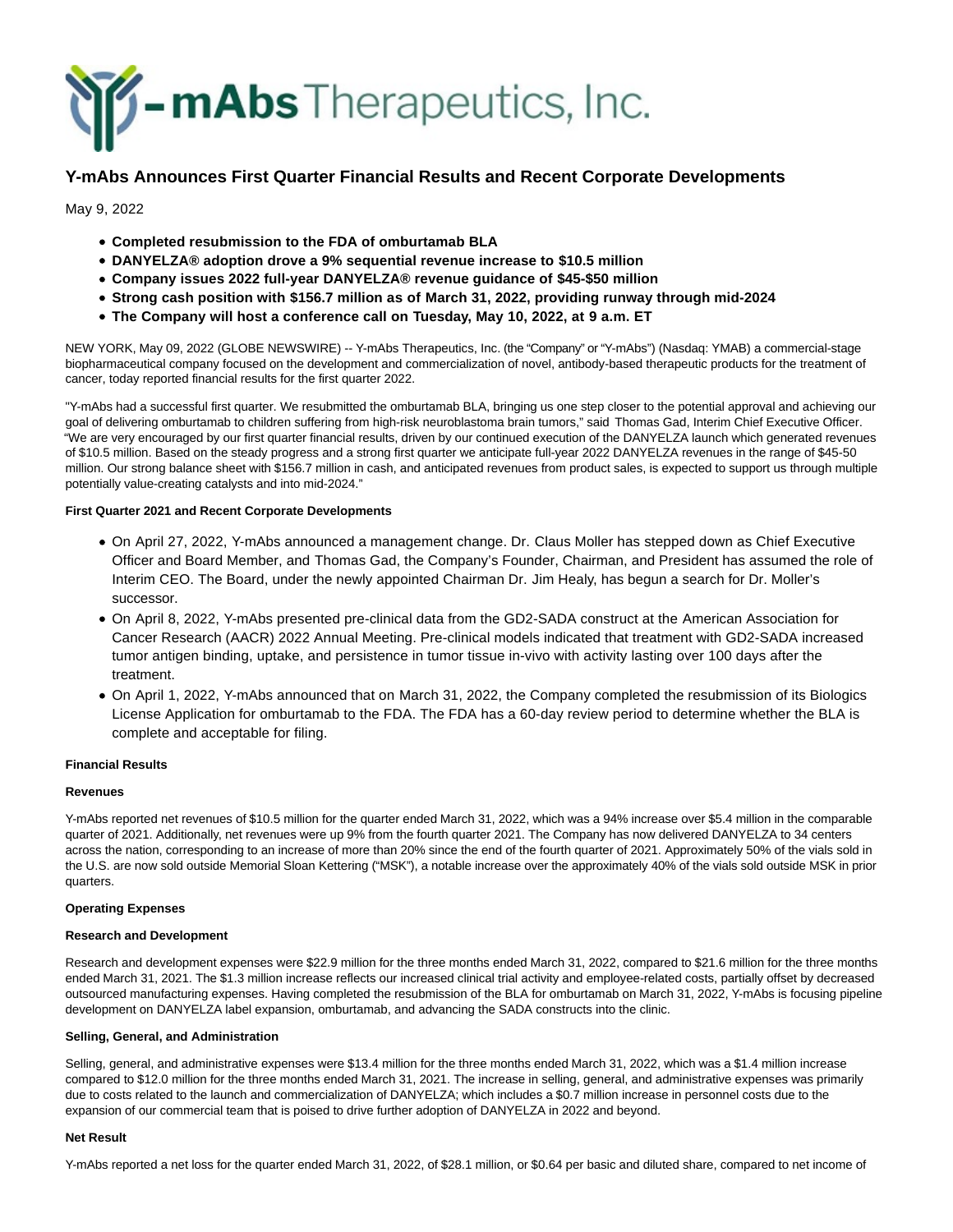\$33.4 million, or \$0.80 per basic share and \$0.75 per diluted share, for the quarter ended March 31, 2021. The decrease in earnings was primarily driven by a one-time \$62.0 million net gain from the sale of our DANYELZA Priority Review Voucher in the quarter ended March 31, 2021, partially offset by the favorable impact of increasing DANYELZA revenues.

#### **Cash and Cash Equivalents**

The Company had approximately \$156.7 million in cash and cash equivalents as of March 31, 2022, which, when combined with anticipated revenues from product sales, is expected to be sufficient to fund the current operations to mid-2024.

#### **Webcast and Conference Call**

Y-mAbs will host a conference call on Tuesday, May 10, 2022, at 9 a.m. Eastern Time. To participate in the call, please dial 877-407-0792 (domestic) or 201-689-8263 (international) and reference the conference ID 13729248.

A webcast will be available at: https://services.choruscall.com/mediaframe/webcast.html?webcastid=yCAEViRU

#### **About Y-mAbs**

Y-mAbs is a commercial-stage biopharmaceutical company focused on the development and commercialization of novel, antibody-based therapeutic cancer products. In addition to conventional antibodies, the Company's technologies include bispecific antibodies generated using the Y-BiClone platform and the SADA platform. The Company's broad and advanced product pipeline includes one FDA-approved product, DANYELZA (naxitamabgqgk), which targets tumors that express GD2, and one product candidate at the registration-stage, omburtamab, which targets tumors that express B7-H3.

#### **Forward-Looking Statements**

Statements in this press release about future expectations, plans and prospects, as well as any other statements regarding matters that are not historical facts, may constitute "forward-looking statements" within the meaning of The Private Securities Litigation Reform Act of 1995. Such statements include, but are not limited to, statements about our business model and development, commercialization and product distribution plans; current and future clinical and pre-clinical studies and our research and development programs; expectations related to the timing of the initiation and completion of regulatory submissions; regulatory, marketing and reimbursement approvals; rate and degree of market acceptance and clinical utility as well as pricing and reimbursement levels; retaining and hiring key employees; our commercialization, marketing and manufacturing capabilities and strategy; our intellectual property position and strategy; additional product candidates and technologies; collaborations or strategic partnerships and the potential benefits thereof; expectations related to the use of our cash and cash equivalents, and the need for, timing and amount of any future financing transaction; our financial performance, including our estimates regarding revenues, expenses, capital expenditure requirements; developments relating to our competitors and our industry; and other statements that are not historical facts. Words such as ''anticipate,'' ''believe,'' "contemplate," ''continue,'' ''could,'' ''estimate,'' ''expect,'' "hope," ''intend,'' ''may,'' ''might,'' ''plan,'' ''potential,'' ''predict,'' ''project,'' ''should,'' ''target,''

"will", ''would'' and similar expressions are intended to identify forward-looking statements, although not all forward-looking statements contain these identifying words. Our product candidates and related technologies are novel approaches to cancer treatment that present significant challenges. Actual results may differ materially from those indicated by such forward-looking statements as a result of various factors, including but not limited to: risks associated with our financial condition and need for additional capital; risks associated with our development work; cost and success of our product development activities and clinical trials; the risks of delay in the timing of our regulatory submissions or failure to receive approval of our drug candidates; the risks related to commercializing any approved pharmaceutical product including the rate and degree of market acceptance of our product candidates; development of our sales and marketing capabilities and risks associated with failure to obtain sufficient reimbursement for our products; the risks related to our dependence on third parties including for conduct of clinical testing and product manufacture; our inability to enter into partnerships; the risks related to government regulation; risks related to market approval, risks associated with protection of our intellectual property rights; risks related to employee matters and managing growth; risks related to our common stock, risks associated with the pandemic caused by the coronavirus known as COVID-19 and its variants such as Delta and Omicron, risks associated with Russia's recent invasion of Ukraine and other risks and uncertainties affecting the Company including those described in the "Risk Factors" section included in our Annual Report on Form 10-K for the year ended December 31, 2021 filed with the SEC and in our other SEC filings. Any forward-looking statements contained in this press release speak only as of the date hereof, and the Company undertakes no obligation to update any forward-looking statement, whether as a result of new information, future events or otherwise.

"DANYELZA" and "Y-mAbs" are registered trademarks of Y-mAbs Therapeutics, Inc.

#### **Contact:**

Y-mAbs Therapeutics, Inc. 230 Park Avenue, Suite 3350 New York, NY 10169 USA

+1 646 885 8505

E-mail[: info@ymabs.com](mailto:info@ymabs.com)

**Y-MABS THERAPEUTICS, INC.**

**Consolidated Balance Sheets (unaudited)** (in thousands, except share data)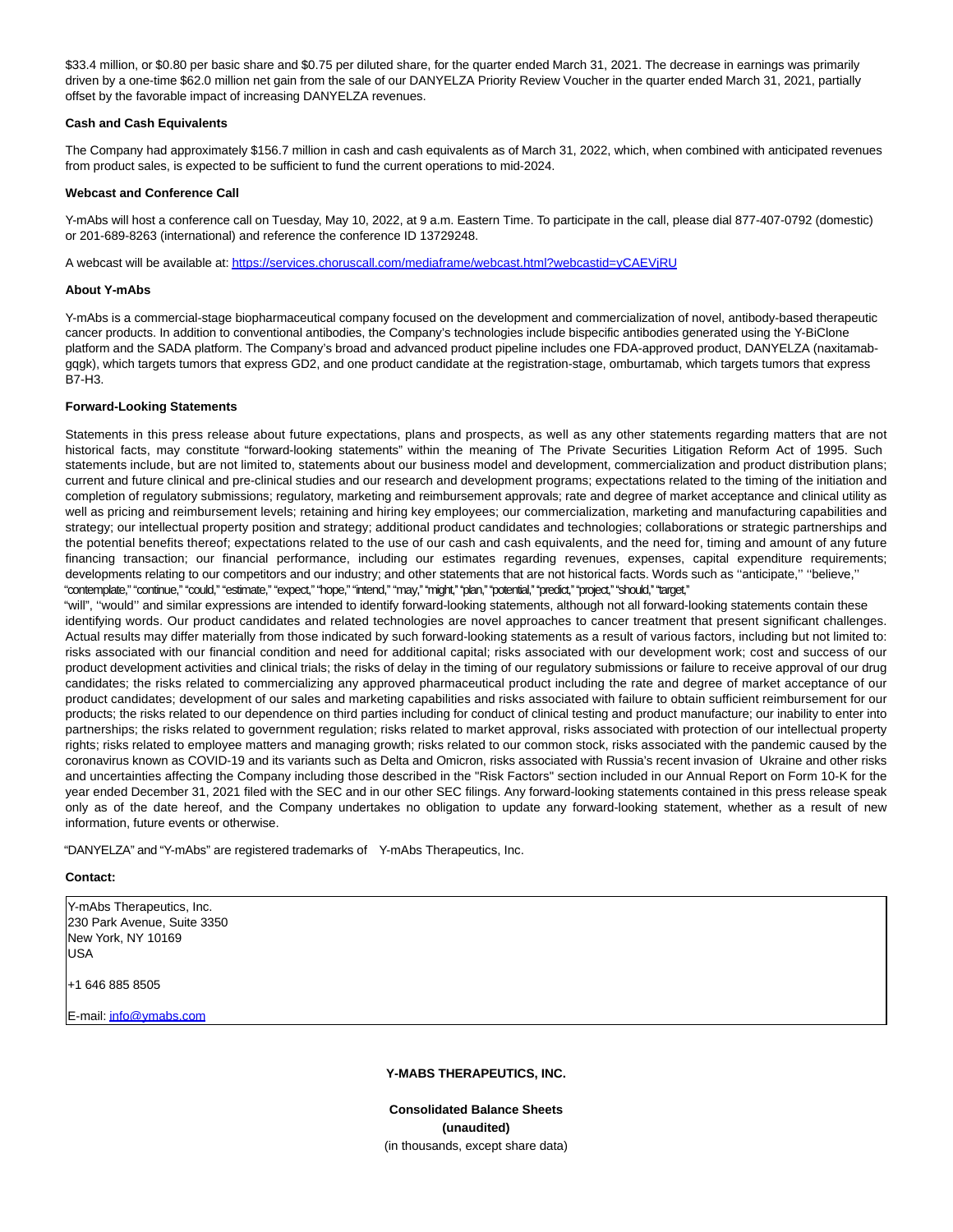|                                                                      | March 31,<br>2022 |            | December31,<br>2021 |            |
|----------------------------------------------------------------------|-------------------|------------|---------------------|------------|
| <b>ASSETS</b>                                                        |                   |            |                     |            |
| <b>CURRENT ASSETS</b>                                                |                   |            |                     |            |
| Cash and cash equivalents                                            | \$                | 156,724    | \$                  | 181,564    |
| Accounts receivable, net                                             |                   | 9,324      |                     | 7,712      |
| Inventories                                                          |                   | 5,588      |                     | 5,512      |
| Other current assets                                                 |                   | 6,103      |                     | 7,473      |
| Total current assets                                                 |                   | 177,739    |                     | 202,261    |
| Property and equipment, net                                          |                   | 1,697      |                     | 1,847      |
| Operating lease right-of-use assets                                  |                   | 3,155      |                     | 3,842      |
| Intangible assets, net                                               |                   | 1,618      |                     | 1,663      |
| Other assets                                                         |                   | 6,838      |                     | 3,170      |
| <b>TOTAL ASSETS</b>                                                  | \$                | 191,047    | \$                  | 212,783    |
| LIABILITIES AND STOCKHOLDERS' EQUITY                                 |                   |            |                     |            |
| <b>LIABILITIES</b>                                                   |                   |            |                     |            |
| Accounts payable                                                     | \$                | 14,661     | \$                  | 13,552     |
| <b>Accrued liabilities</b>                                           |                   | 12,930     |                     | 12,540     |
| Operating lease liabilities, current portion                         |                   | 1,451      |                     | 1,783      |
| <b>Total current liabilities</b>                                     |                   | 29,042     |                     | 27,875     |
| Accrued milestone and royalty payments                               |                   | 2,100      |                     | 2,100      |
| Operating lease liabilities, long-term portion                       |                   | 1,598      |                     | 1,851      |
| <b>Other liabilities</b>                                             |                   | 835        |                     | 851        |
| <b>TOTAL LIABILITIES</b>                                             |                   | 33,575     |                     | 32,677     |
| STOCKHOLDERS' EQUITY                                                 |                   |            |                     |            |
| Preferred stock, \$0.0001 par value, 5,500,000 shares authorized and |                   |            |                     |            |
| none issued at March 31, 2022 and December 31, 2021                  |                   |            |                     |            |
| Common stock, \$0.0001 par value, 100,000,000 shares authorized at   |                   |            |                     |            |
| March 31, 2022 and December 31, 2021; 43,718,165 and 43,694,716      |                   |            |                     |            |
| shares issued at March 31, 2022 and December 31, 2021, respectively  |                   | 4          |                     |            |
| Additional paid in capital                                           |                   | 524,329    |                     | 519,206    |
| Accumulated other comprehensive income                               |                   | 1,682      |                     | 1,371      |
| Accumulated deficit                                                  |                   | (368, 543) |                     | (340, 475) |
| TOTAL STOCKHOLDERS' EQUITY                                           |                   | 157,472    |                     | 180,106    |
| TOTAL LIABILITIES AND STOCKHOLDERS' EQUITY                           | \$                | 191,047    | \$                  | 212,783    |

## **Y-MABS THERAPEUTICS, INC.**

## **Consolidated Statements of Net Income/(Loss) and Comprehensive Income/(Loss)**

## **(unaudited)**

(in thousands, except share and per share data)

|                                      | Three months ended March 31, |           |      |           |
|--------------------------------------|------------------------------|-----------|------|-----------|
|                                      | 2022                         |           | 2021 |           |
| <b>REVENUES</b>                      |                              |           |      |           |
| Product revenue, net                 | ደ                            | 10,486    | S.   | 5,383     |
| Total revenues                       |                              | 10,486    |      | 5,383     |
| OPERATING COSTS AND EXPENSES         |                              |           |      |           |
| Cost of goods sold                   |                              | 1,831     |      | 93        |
| Research and development             |                              | 22.912    |      | 21,579    |
| Selling, general, and administrative |                              | 13,438    |      | 11,970    |
| Total operating costs and expenses   |                              | 38,181    |      | 33,642    |
| Loss from operations                 |                              | (27, 695) |      | (28, 259) |